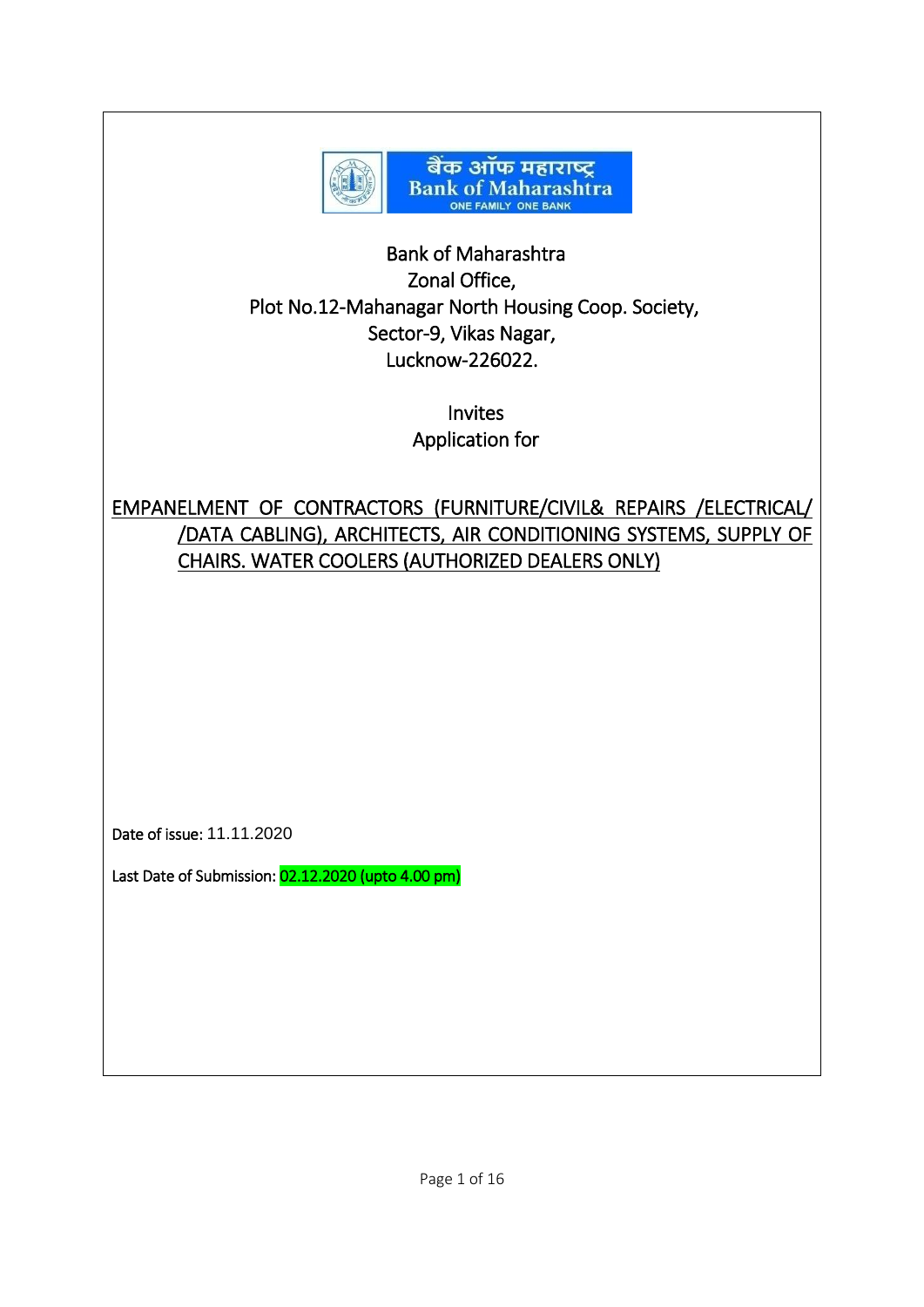

#### BANK OF MAHARASHTRA

## Prequalification for Empanelment of Contractors / Architects / Air Condiitioning. Supply of Chairs, and Water Coolers ( Authorized Dealers only)

## Zonal Manager, Bank Of Maharashtra,Plot No. 12, Mahanagar North Housing Coop.Society, Sector-9, Vikas Nagar, Lucknow-226022..

Bank of Maharashtra proposes to empanel the Contractors/Architects/Air Conditioning/ supply of Chairs, Water Coolers (Authorized Dealers only) for existing offices and proposed new branches at various locations in Uttar Pradesh. The centres would be located in different location in Uttar Pradesh.:

Bank would empanel Contractors/ Architects/Air Conditioners, supply of Chairs and water coolers ( Authorized Dealer) for centres at UP. The works which are proposed in different locations of Uttar Pradesh, where Bank's Offices/premises are located and proposed for opening of new branches, only those applicant who are capable of carrying out works in aforesaid locations only need to submit their application.

The empanelment will be applicable initially for the period of Two years from the date of empanelment. However, Bank has discretion to extend the empanelment period for further one year on same terms and conditions.

The Contractors, Architects Air Conditioners suppliers, supply of chairs and water coolers (Authorized dealer) satisfying the pre-qualification criteria will be empanelled for the Lucknow and other location of Uttar Pradesh subject to meeting their eligibility criteria.

Bank at its discretion shall verify the offices of the applicants. The Contractors, Architects suppliers of Air Conditioner, Chairs and water coolers (Authorized dealer) are requested to furnish details regarding their Company, Organization Chart, Date of Incorporation, Number of employees, Experience etc as indicated in the application format given in Bank's website.

The Contractors, who fulfil the above criteria, may download the application Form, from Bank of Maharashtra website [www.bankofmaharashtra.in](http://www.bankofmaharashtra.in/) under Notices - Tenders. The application forms downloaded from the websites shall be accompanied by Pay Order / Demand Draft amounting Rs.500/- (Non Refundable) favouring Bank Of Maharashtra payable at Lucknow.

The application forms duly completed in all respects giving the aforesaid information are required to be addressed to the officer as indicated below and should be enclosed in a sealed cover super scribing in the top left hand corner of the cover as "Application for Prequalification for Empanelment of Contractors / Architects / Supply of Air Conditioners, Chairs and water coolers (Authorized dealer) in Uttar Pradesh. " and to be submitted for the purpose on or before 02.12.2020 by 4:00  $\mu$ m at the following address:

Zonal Manager, Bank Of Maharashtra, Plot No. 12, Mahanagar North Housing Coop.Society, Sector-9, Vikas Nagar, Lucknow-226022.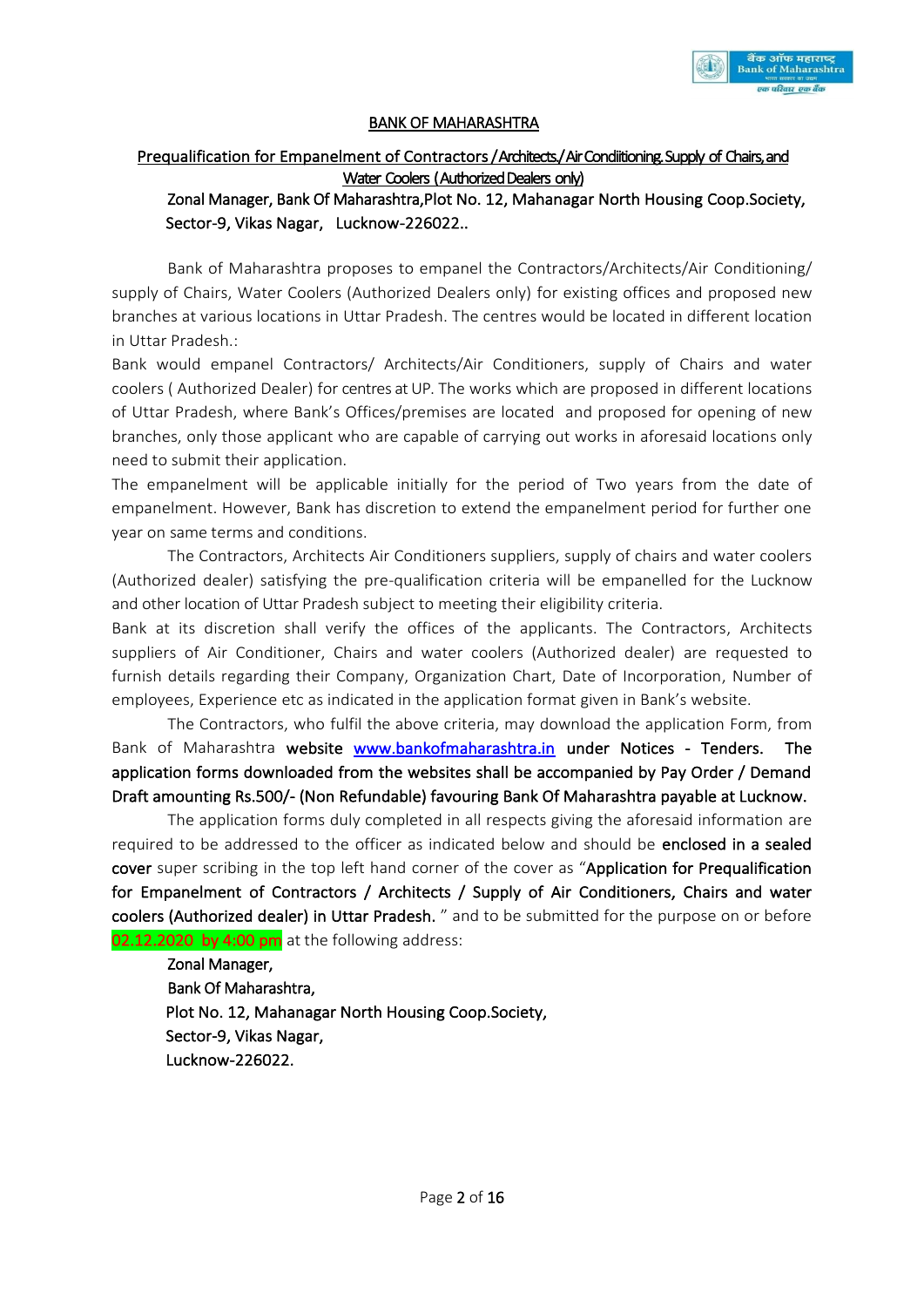

The sealed cover should necessarily be submitted at aforesaid office only. Bank reserves the right to reject any or all the applications without assigning any reasons thereto and to restrict the list to any number deemed suitable by it, if too many applications are received satisfying the basic pre-qualification criteria. Bank also has the right to reject all the applications and go in for re-advertisement without assigning any reason thereto.

> Zonal Manager, Bank Of Maharashtra, Plot No. 12, Mahanagar- North Housing Coop.Society, Sector-9, Vikas Nagar, Lucknow-226022.

#### TERMS AND CONDITIONS OF EMPANELMENT OF Contractors, Architects, supply of Air Conditioning system, Chairs, Water Coolers (Authorized Dealer).

Bank of Maharashtra is in the process of Empanelment of Contractors (Furniture /Civil & Repairs /Electrical/ Data Cabling, Architects supply of Air Conditioning system Chairs and water Coolers (Authorized dealer)

Application forms are invited for empanelment from reputed contractors, having valid registration with CPWD/MES/PSUs/ Nationalized Banks/ Govt. Sector/State PWD, and reputed Private Institutions in appropriate class.

Contractors / Architects shall apply for empanelment in prescribed format. The tender document is available on our website "[www.b](http://www.idrbt.ac.in/)ankofmaharashtra.in" under notices Tenders. The interested applicant shall download the tender and submit their application as per the eligibility. Applicant has to submit the tender along with **prescribed fee** of Rs.500.00 which is non-refundable. No hard copy will be issued in any case.

- 1. Intending Contractors, Architects, supply of Air Conditioning system Chairs and water Coolers (Authorized dealer) are requested to furnish details about their firm, technical experience, competence and evidence of their financial standing as per enclosed Performa for considering their names for empanelment.
- 2. The Contractors, Architects, supply of Air Conditioning system, Chairs and water Coolers (Authorized dealer) should have minimum three years of experience in the respective field. The contractors/professionals/consultants applying for electrical works should have valid electrical licenses issued by electrical inspector or any Govt authorized authority or Dept. / AP Transco in appropriate class / PWD/Railways/Electricity Board etc.
- 3. The contractors/professional/ vendors who intend to apply for more than one category have to apply for each category separately using the same application form by paying requisite fee for each application which is non-refundable. The applicant shall note that the information relevant to the category under which they want to apply shall be applicable and same shall be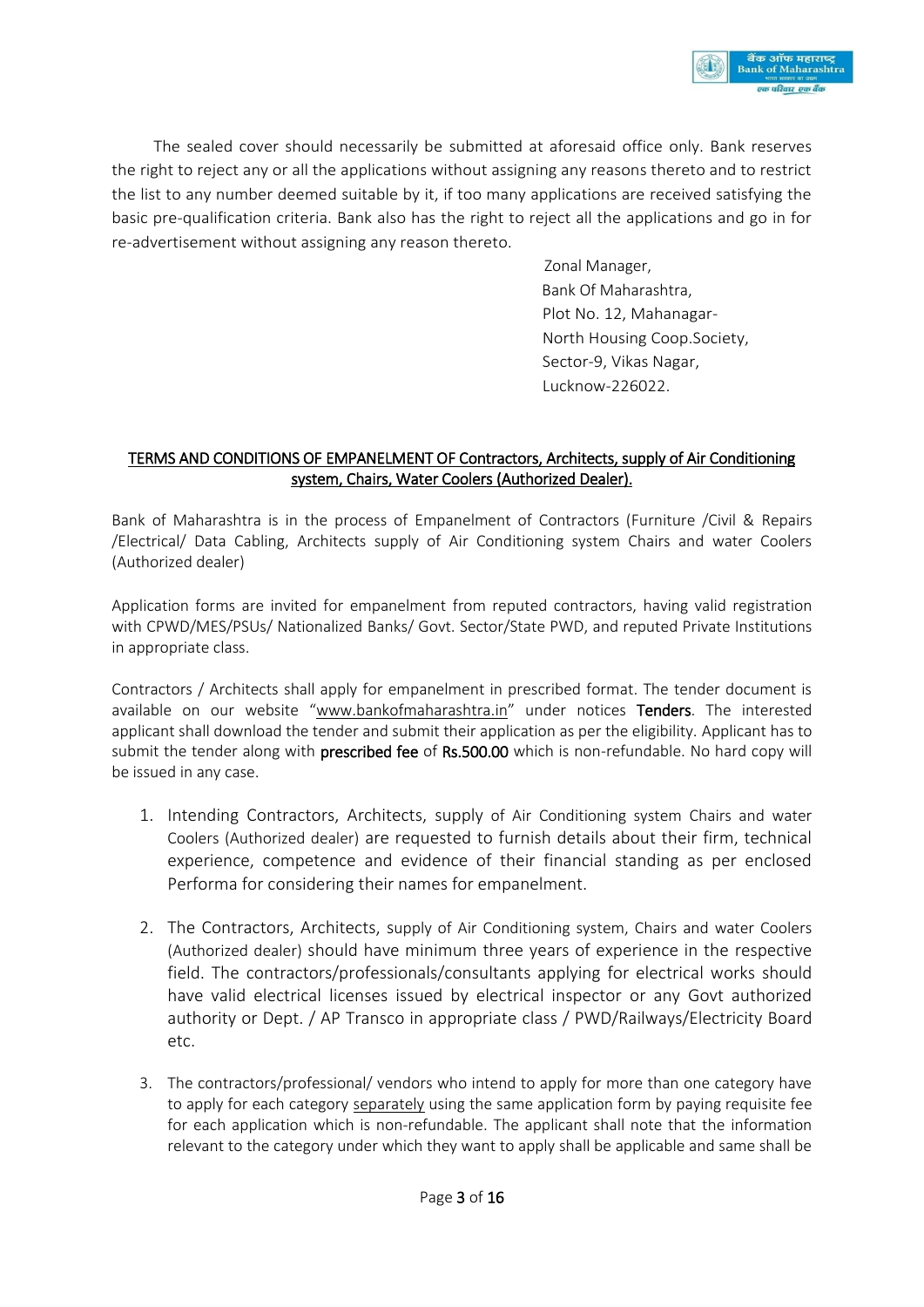filled correctly. Where ever information is not relevant to the category, shall be written as Not-applicable.

- 4. Bank of Maharashtra may approach the Contractor's/ Architects / Air Conditioning clients, /Chairs and Water Coolers (Authorized dealer) corporations, organizations, etc. to verify their general reputation / competence/credentials etc.
- 5. Selection of contractors will be based on the ability and competence required for good quality jobs to be performed by them.
- 6. Bank of Maharashtra reserves the right to accept or reject any application without assigning any reason.
- 7. The empanelment shall be made for a specific category. However, contractor empanelled in higher category shall be eligible for the works in the lower category also.
- 8. If the space provided in the Performa is insufficient for giving full details, the same may be given on a separate sheet of paper. Information furnished to Bank will be kept as strictly confidential.
- 9. Decision of Bank of Maharashtra regarding selection of Contractors (Furniture /Civil & Repairs /Electrical/ Data Cabling, Architects supply of Air Conditioning system Chairs and water Coolers (Authorized dealer) for empanelment will be final and binding and no further correspondence will be entertained. Contractors, Architects and Air Conditioning system, Chairs, and Water coolers, empanelled will be informed separately.
- 10. Intending Contractors (Furniture /Civil & Repairs /Electrical/ Data Cabling, Architects supply of Air Conditioning system Chairs and water Coolers (Authorized dealer) are requested to read the Performa carefully before filling the particulars.
- 11. Incomplete applications will not be considered.
- 12. Information / details furnished by selected Contractors (Furniture /Civil & Repairs /Electrical/ Data Cabling, Architects supply of Air Conditioning system Chairs and water Coolers (Authorized dealer), if found to be false at any time in future or any information affecting empanelment is willingly / unwillingly withheld, if come to the notice of the Bank at any point of time, the empanelment of Contractors, Architects and Air Conditioning system, Chairs and water Coolers, Authorized dealer), can be cancelled immediately.
- 13. Wherever required, only certified copies should be submitted. The completion certificate shall be from main client only. Work order copy without completion certificate will not be considered as a proof of the completed work. The completion certificate submitted by subcontractor or obtained from Architect will be not be considered valid.
- 14. Cost of the application form is Rs.500.00 which is not refundable & to be paid by way of Demand Draft favouring "Bank of Maharashtra" payable at Lucknow.
- 15. Application form is not transferable.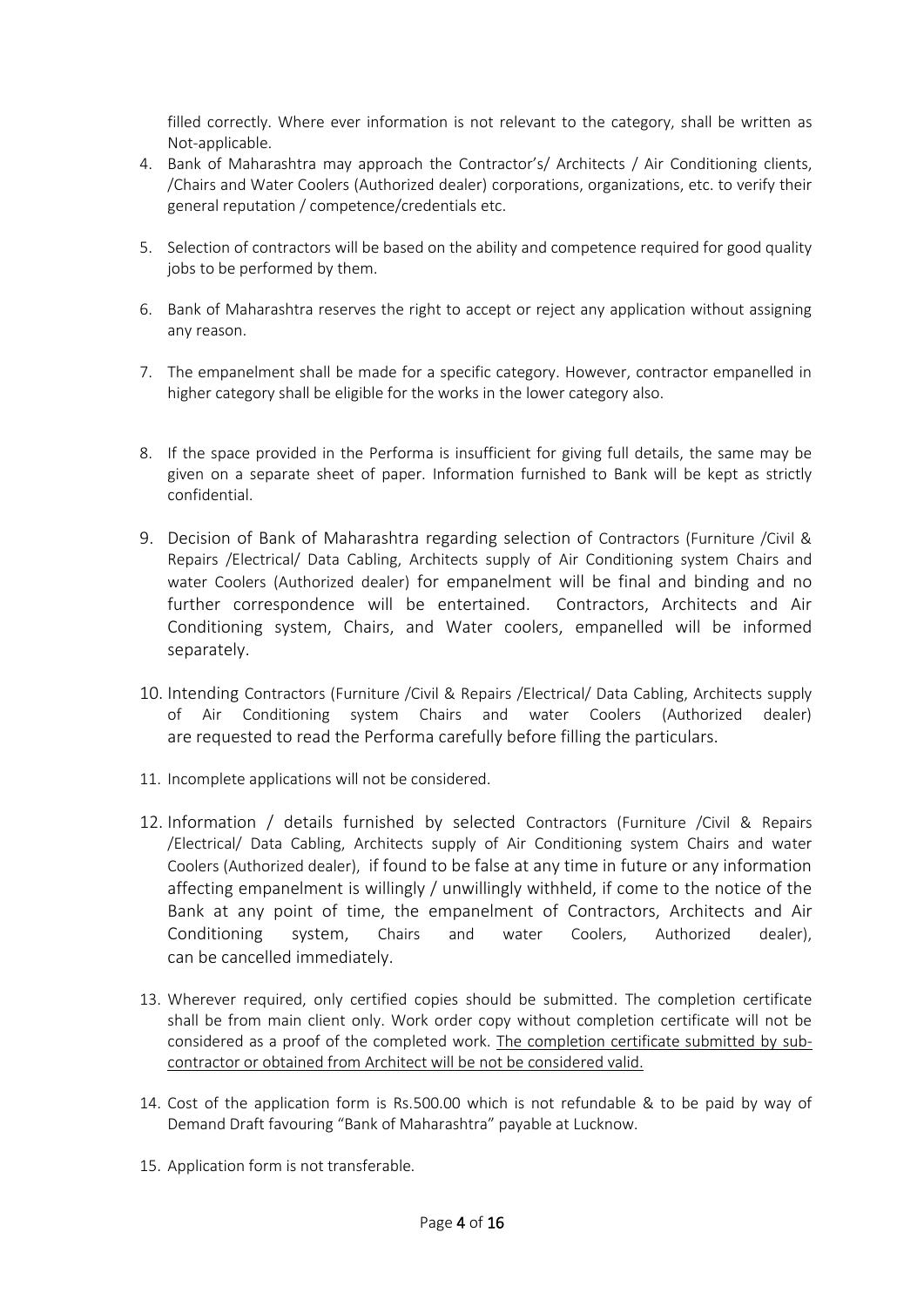- 16. Empanelment of the firm, if selected, will be valid only for 2 years and extendable further period of 01 year subject to satisfactory performance of the (Furniture /Civil & Repairs /Electrical/ Data Cabling, Architects, supply of Air Conditioning system Chairs and water Coolers (Authorized dealer),
- 17. The application shall be submitted strictly in the format as mentioned along with the supporting documents.
- 18. The application shall be signed by the person/s on behalf of the organization having necessary Authority/ Power of Attorney to do so. Each page of the application shall be signed as token of acceptance of the contents mentioned therein and copy of Power of Attorney / Memorandum of association (Wherever applicable) shall be furnished along with application.
- 19. Completed empanelment document shall be submitted in person up to **4.00 pm** on or before 02.12.2020 to the Zonal Manager. Bank of Maharashtra, Plot No. 12 Mahanagar North Housing Society, Sector-9, Vikas Nagar Lucknow-226022. The application shall not be accepted by post / courier. Each application/form must accompany Demand Draft of Rs.500/-. favouring Bank of Maharashtra and payable at Lucknow. The application form submitted at any other Dept. or dropped in any box and if not received within stipulated time will be summarily rejected.
- 20. It is necessary that Contractors, (Furniture /Civil & Repairs /Electrical/ Data Cabling, Architects, supply of Air Conditioning system Chairs and water Coolers (Authorized dealer), must have office at Lucknow or a full-fledged branch office at Lucknow if its head/registered office is at somewhere else. Applicant shall submit necessary address of branch/office located at Lucknow. If Contractors doesn't have office/branch office at Lucknow, they shall provide undertaking that they will make necessary arrangements (men, material & technical staff) for execution of work, if any awarded.
- 21. The successful applicant/s will have to execute separate agreement with Bank & all the costs and applicable stamp duties will have to be borne by the applicant.
- 22. The successful applicant/s will have to submit Police Verification Certificate during execution of agreement with Bank.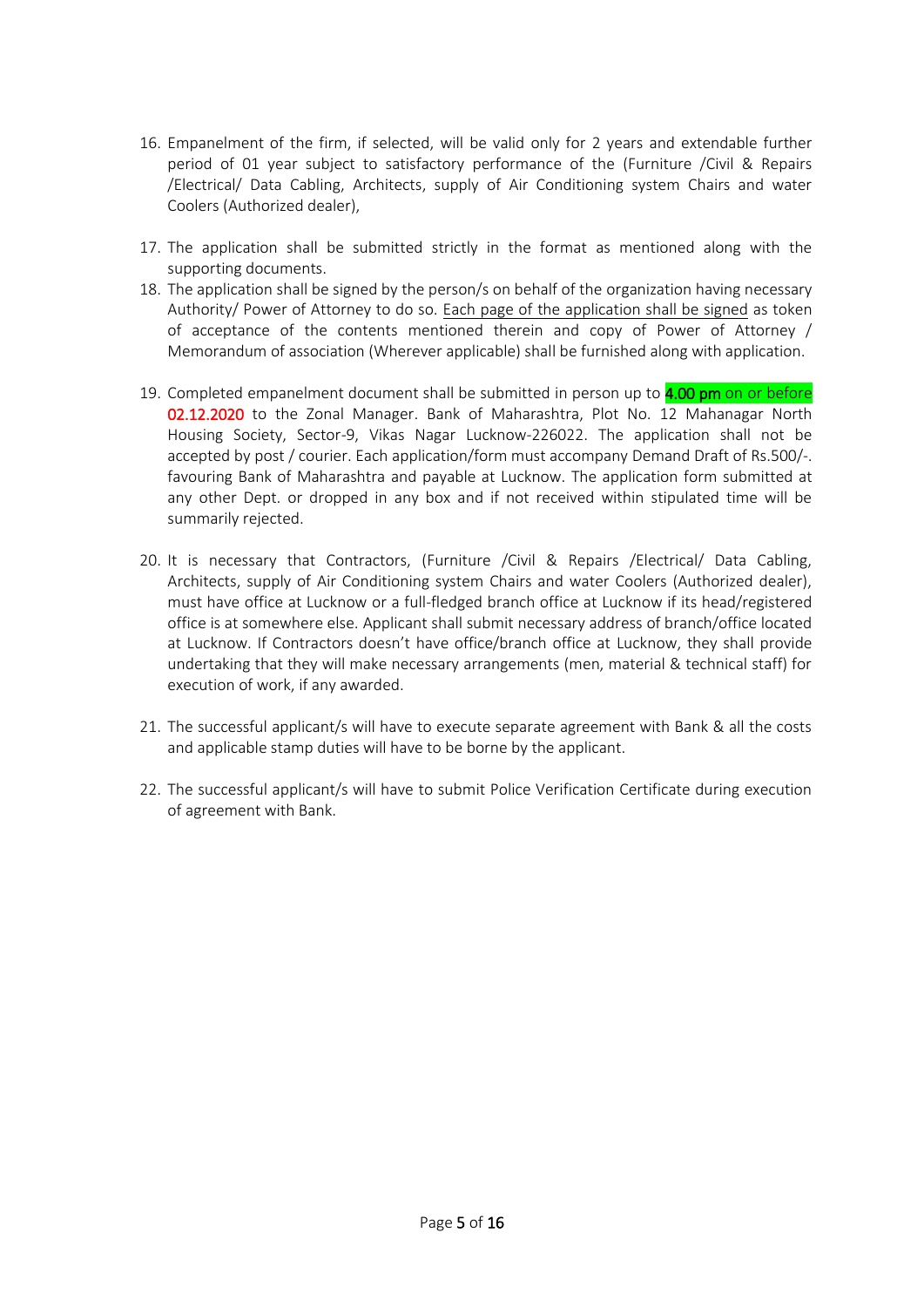## BIO-DATA OF AGENCY

| 1.             |               | Name of the firm                                                                                              |                     |  |
|----------------|---------------|---------------------------------------------------------------------------------------------------------------|---------------------|--|
| 1a)            |               | Address (Head Office)                                                                                         |                     |  |
|                |               |                                                                                                               |                     |  |
|                |               |                                                                                                               |                     |  |
|                |               | Telephone No.                                                                                                 | Office              |  |
|                |               |                                                                                                               | Residence           |  |
|                |               |                                                                                                               | Mobile              |  |
|                |               |                                                                                                               | Fax<br>E-Mail       |  |
|                |               |                                                                                                               |                     |  |
| 1 <sub>b</sub> |               | Address (Local Office)                                                                                        |                     |  |
|                |               |                                                                                                               |                     |  |
|                |               |                                                                                                               |                     |  |
|                |               | Telephone No.                                                                                                 |                     |  |
|                |               |                                                                                                               | Office<br>Residence |  |
|                |               |                                                                                                               | Mobile              |  |
|                |               |                                                                                                               | Fax                 |  |
|                |               |                                                                                                               | E-Mail              |  |
| 2.a)           | Annexure-I).  | Whether proprietary/partnership/<br>Pvt. Ltd. / Public Ltd. (certificate<br>of registration to be enclosed as |                     |  |
| b)             |               | Name of the Proprietor, Partners, Directors                                                                   |                     |  |
|                | $\vert$ )     |                                                                                                               |                     |  |
|                | $\vert \vert$ |                                                                                                               |                     |  |
| $\mathsf{c})$  |               | Year of establishment                                                                                         |                     |  |
| 3.             |               | Registration with Tax Authorities                                                                             |                     |  |
|                | i)            | Income-tax (PAN) No.                                                                                          |                     |  |
|                | $\mathsf{ii}$ | G S T No.                                                                                                     |                     |  |
|                | iii)          | EPF Reg. No.                                                                                                  |                     |  |
|                | iv)           | ESI Reg. No.                                                                                                  |                     |  |
|                | V)            | TIN / VAT No.                                                                                                 |                     |  |
|                | vi)           | WCT Reg. No.                                                                                                  |                     |  |

(copies of certificates of registration with relevant authorities to be enclosed as Annexure-II-A, II-B, II-C, II-D & II-E)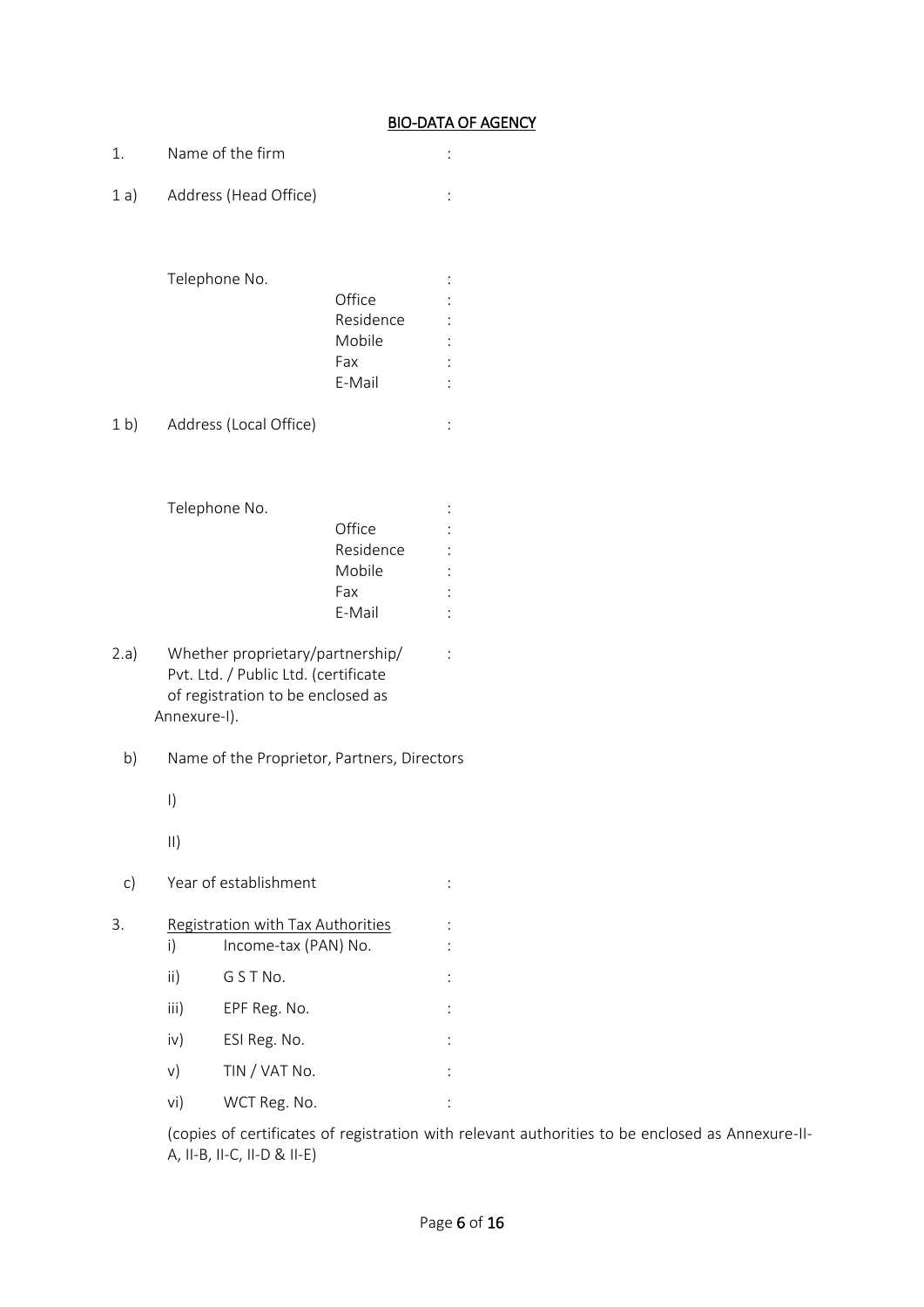4. Names of the Bankers with address & telephone numbers:

| Sr  | Name of the Bank | <b>Branch</b> | Since   | when Contact Person |
|-----|------------------|---------------|---------|---------------------|
| no. |                  |               | banking | & Tel. No.          |
|     |                  |               |         |                     |
|     |                  |               |         |                     |
|     |                  |               |         |                     |

- 5. Furnish copies of audited balance-<br>
: Enclosed / Not enclosed Sheet and Profit & Loss A/C. for the last 3 years as Annexure-IV-A, IV-B & IV-C. 2017-18, 2018-19, 2019-20,
- 6. Registration with Govt. / Public Sector / Banks (certificates of Registration to be enclosed as Annexure-V.

| Name of the Organization | Year since empanelled |
|--------------------------|-----------------------|
|                          |                       |
|                          |                       |
|                          |                       |
|                          |                       |
|                          |                       |

8.Give details if involved in litigation at present in similar type of contracts:

| Sr. No. | Name<br>Project | of | Name<br>Employer | of Nature of<br>work | Work<br>order<br>dated | of<br>Date<br>completion<br>of work | Value Rs. |
|---------|-----------------|----|------------------|----------------------|------------------------|-------------------------------------|-----------|
|         |                 |    |                  |                      |                        |                                     |           |
|         |                 |    |                  |                      |                        |                                     |           |
|         |                 |    |                  |                      |                        |                                     |           |

9. Details of civil suit, if any, that arose : during execution of contract in the past5 years.

10. Specify maximum value of single : value project executed during the last03 years.

11. Name & relation, if any, with the staff : member of Bank of Maharashtra. Please give his/her present posting & contact no.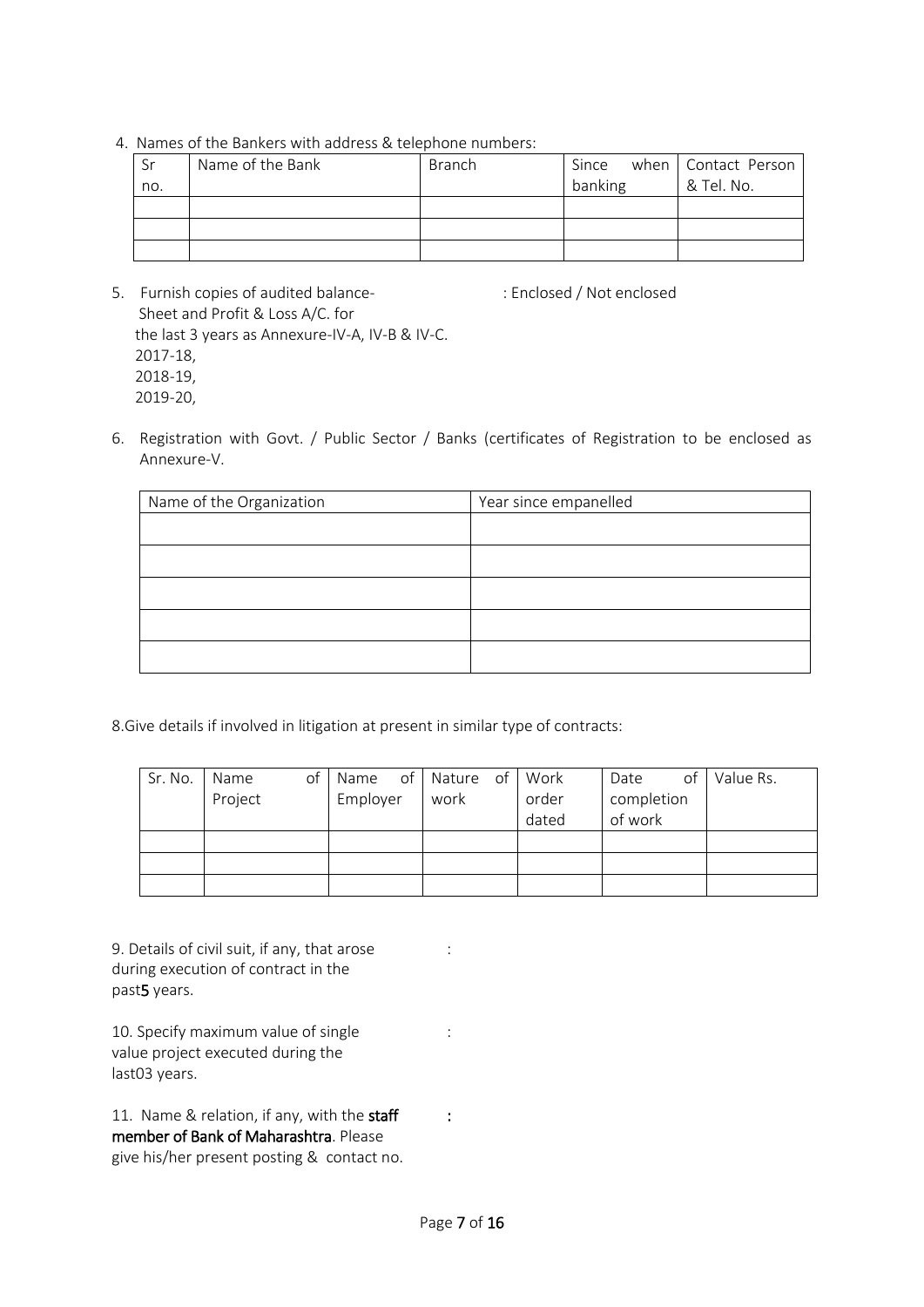12. Details of work executed during the last 3 years:

| of<br>Type | Work executed   Nature         | Locatio | Value | Duration of work If work left |            |
|------------|--------------------------------|---------|-------|-------------------------------|------------|
| work       | for (name of of work   n       |         | Rs.   | with date of                  | incomplete |
|            | the Institution $/$ (in brief) |         |       | Commence<br>and               | or         |
|            | Body)                          |         |       | completion                    | terminated |
|            |                                |         |       |                               | give       |
|            |                                |         |       |                               | reasons)   |
|            |                                |         |       |                               |            |
|            |                                |         |       |                               |            |
|            |                                |         |       |                               |            |
|            |                                |         |       |                               |            |
|            |                                |         |       |                               |            |

Note: Copies of work orders along with photocopies of relevant TDS certificate, satisfactory completion certificate obtained from the client shall be enclosed as Annexure VI. Please note that without the copies of certificates, your application is liable to be rejected. Please refer cl No.20 of Empanelment of contractors.

13. Details of work on hand (photo copies of performance certificate, work orders issued by valued clients, preferably Banks, Govt., Semi-Govt. Bodies should be enclosed as Annexure VII).

| Type<br>work | of | Institution<br>Body) | Work executed<br>for (name of the   work | Nature<br>brief) | of<br>(in | Location | Value Rs. | Duration<br>of work,<br>stipulate<br>d time | Present<br>stage<br>work | of |
|--------------|----|----------------------|------------------------------------------|------------------|-----------|----------|-----------|---------------------------------------------|--------------------------|----|
|              |    |                      |                                          |                  |           |          |           |                                             |                          |    |
|              |    |                      |                                          |                  |           |          |           |                                             |                          |    |
|              |    |                      |                                          |                  |           |          |           |                                             |                          |    |
|              |    |                      |                                          |                  |           |          |           |                                             |                          |    |
|              |    |                      |                                          |                  |           |          |           |                                             |                          |    |

14. LIST OF NAME/S OF PROPRIETOR / PARTNERS & EMPLOYEES:

| Name | Qualifications   Experien |    | Particulars of | Employed in Value of |      |  |
|------|---------------------------|----|----------------|----------------------|------|--|
|      |                           | ce | work done      | your firm since      | work |  |
|      |                           |    |                |                      | done |  |
|      |                           |    |                |                      |      |  |
|      |                           |    |                |                      |      |  |
|      |                           |    |                |                      |      |  |
|      |                           |    |                |                      |      |  |
|      |                           |    |                |                      |      |  |

15. Turnover in last 3 years:

| Sr. | Year | Turnover (Rs. in lacs) | Income-tax | GST / Service   Amount |        | of |
|-----|------|------------------------|------------|------------------------|--------|----|
| No. |      |                        | paid       | Tax paid               | Profit |    |
|     |      |                        |            |                        |        |    |
|     |      |                        |            |                        |        |    |
|     |      |                        |            |                        |        |    |

(Copies of income-tax returns /assessment orders for each year to be enclosed as Annexure VIII-A,B,C,D& E)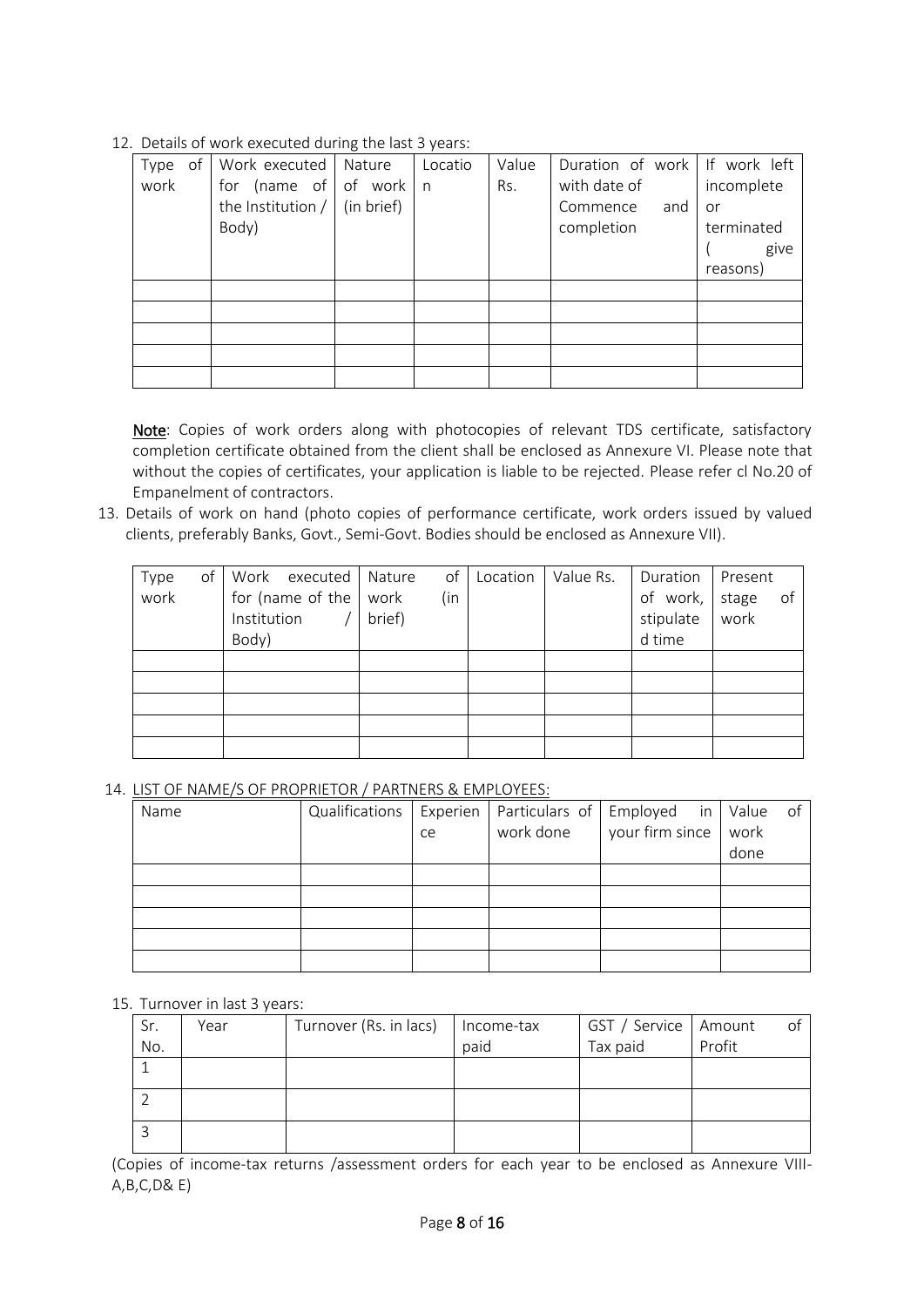16. List of equipments / machinery owned:

| Name of equipment | Year        | of | Nos. available |
|-------------------|-------------|----|----------------|
|                   | manufacture |    |                |
|                   |             |    |                |
|                   |             |    |                |
|                   |             |    |                |
|                   |             |    |                |
|                   |             |    |                |

## 17. GROUP FOR WHICH REGISTRATION IS SOUGHT - OUT OF THE FOLLOWING CATEGORIES

## (A. Contractors):

| Sr.            | Name of the activity                                                    | Work                  | for | which |
|----------------|-------------------------------------------------------------------------|-----------------------|-----|-------|
| No.            |                                                                         | empanelment is sought |     |       |
| $\mathbf{1}$   | Furniture work / Furnishing work of all types.                          |                       |     |       |
|                | Category $A - Up$ to Rs.25 lacs                                         |                       |     |       |
|                | Category $B - Up$ to Rs.20 lacs                                         |                       |     |       |
|                | Category $C - Up$ to Rs.15 lacs                                         |                       |     |       |
|                | Category $D - Up$ to Rs.05 lacs                                         |                       |     |       |
| $\overline{2}$ | Manufacturers of Modular Furniture work only.                           |                       |     |       |
|                | Category $A - Up$ to Rs.25 lacs                                         |                       |     |       |
|                | Category B - Up to Rs.20 lacs                                           |                       |     |       |
|                | Category C - Up to Rs.15 lacs                                           |                       |     |       |
|                | Category $D - Up$ to Rs.05 lacs                                         |                       |     |       |
| $\overline{3}$ | Renovation of Office premises on turnkey basis Which include civil &    |                       |     |       |
|                | furniture work including modular furniture.                             |                       |     |       |
|                | Category $A - Up$ to Rs.25 lacs                                         |                       |     |       |
|                | Category $B - Up$ to Rs.20 lacs                                         |                       |     |       |
|                | Category $C - Up$ to Rs.15 lacs                                         |                       |     |       |
|                | Category $D - Up$ to Rs.05 lacs                                         |                       |     |       |
| 4              | Civil work                                                              |                       |     |       |
|                | (Civil repairs including new work, construction / Structural            |                       |     |       |
|                | rehabilitation of building, painting/polishing, fabrication, Sanitary & |                       |     |       |
|                | plumbing, Waterproofing, Road work etc.)                                |                       |     |       |
|                | Category $A - Up$ to Rs.25 lacs                                         |                       |     |       |
|                | Category $B - Up$ to Rs.20 lacs                                         |                       |     |       |
|                | Category C - Up to Rs.15 lacs                                           |                       |     |       |
|                | Category $D - Up$ to Rs.05 lacs                                         |                       |     |       |
| 6              | Electrical work including repairs and maintenance.                      |                       |     |       |
|                | Category $A - Up$ to Rs.25 lacs                                         |                       |     |       |
|                | Category $B - Up$ to Rs.20 lacs                                         |                       |     |       |
|                | Category $C - Up$ to Rs.15 lacs                                         |                       |     |       |
|                | Category $D - Up$ to Rs.05 lacs                                         |                       |     |       |
|                |                                                                         |                       |     |       |
|                |                                                                         |                       |     |       |
| $\overline{7}$ | Air-conditioning - Installation, servicing and maintenance of           |                       |     |       |
|                | window, split air-conditioners, Cassette, VRV systems, piping etc.      |                       |     |       |
|                | Category A - Up to Rs.25 lacs                                           |                       |     |       |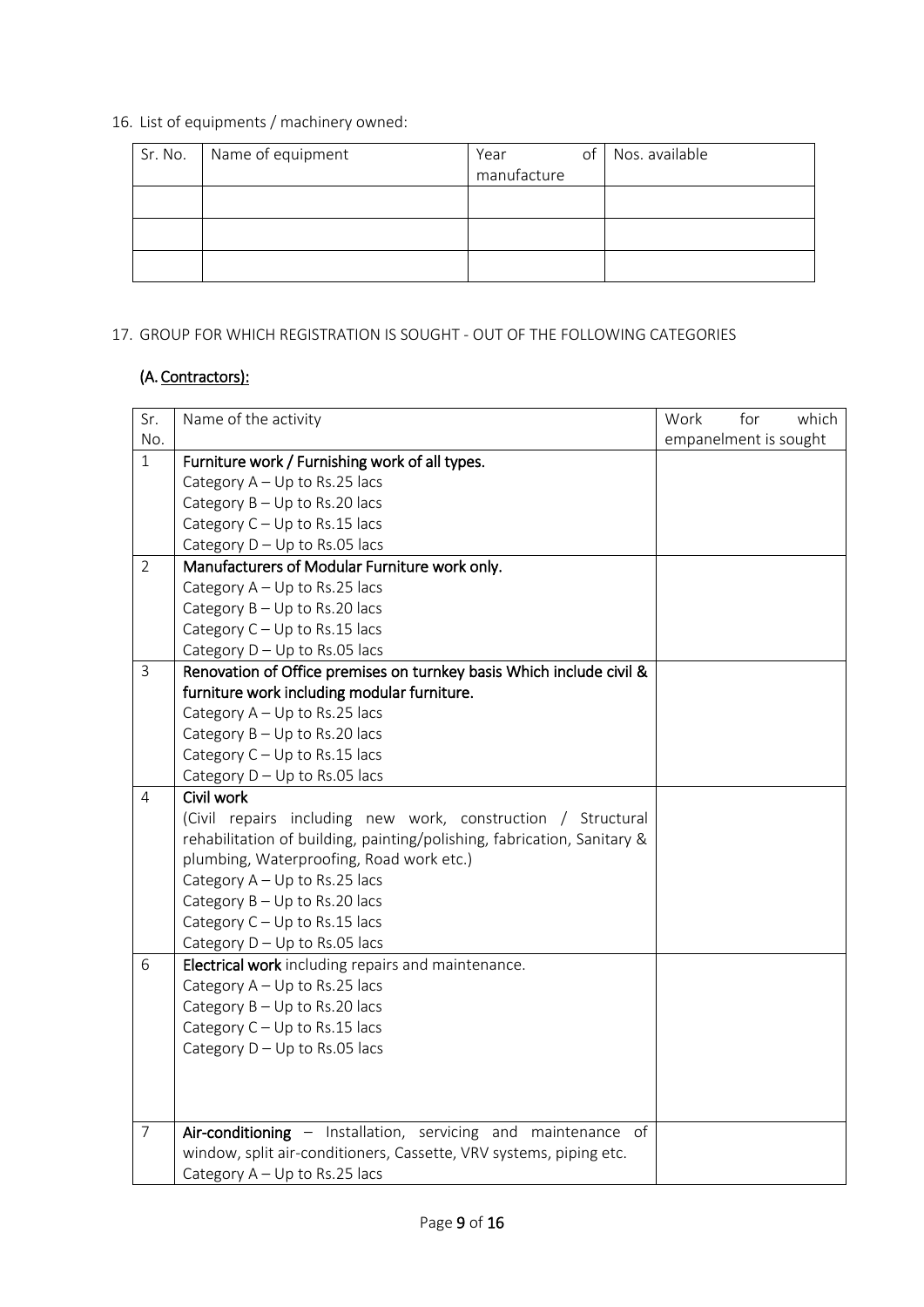| Category $B - Up$ to Rs.20 lacs |  |
|---------------------------------|--|
| Category $C - Up$ to Rs.15 lacs |  |
| Category $D - Up$ to Rs.05 lacs |  |

## 17.B(Consultants):

| Sr. | Name of the activity                                                                                                                                                                                                                                                                                                                                                                                                                                                                     | Work for which     |
|-----|------------------------------------------------------------------------------------------------------------------------------------------------------------------------------------------------------------------------------------------------------------------------------------------------------------------------------------------------------------------------------------------------------------------------------------------------------------------------------------------|--------------------|
| No. |                                                                                                                                                                                                                                                                                                                                                                                                                                                                                          | empanelment<br>İS. |
|     |                                                                                                                                                                                                                                                                                                                                                                                                                                                                                          | sought             |
| 1.  | Architects - (Shall have been registered with Council of Architects only and<br>shall have valid certification of the same ) Scope of work include<br>preparation of plans/detail drawings for Interior works, estimate, draft<br>tender, detailed specifications of items, scrutiny of tenders, preparation of<br>comparative charts, recommendations, rate analysis, supervision,<br>certification of work & bills etc.( No interior Designer certificate will be<br>considered valid) |                    |
| 2.  | Electrical Auditor /Energy Auditor-(Shall have valid certificate from BEE for                                                                                                                                                                                                                                                                                                                                                                                                            |                    |
|     | Electrical audit/Energy Auditor and shall be Electrical Engineer with                                                                                                                                                                                                                                                                                                                                                                                                                    |                    |
|     | BE/BTech or ME/Mtech qualification). The brief scope shall be Power                                                                                                                                                                                                                                                                                                                                                                                                                      |                    |
|     | analyser, Thermograph imager, Voltage and current measurement, Power                                                                                                                                                                                                                                                                                                                                                                                                                     |                    |
|     | factor measurement, Harmonic measurement, Load balancing, Power                                                                                                                                                                                                                                                                                                                                                                                                                          |                    |
|     | saving solution, Electrical bill scrutiny/analysis, Earthing measurement, Lux                                                                                                                                                                                                                                                                                                                                                                                                            |                    |
|     | measurement & solution.                                                                                                                                                                                                                                                                                                                                                                                                                                                                  |                    |
|     |                                                                                                                                                                                                                                                                                                                                                                                                                                                                                          |                    |
| 3.  | Electrical Consultants/ Green Energy Consultants: Should have qualification<br>of Electrical Engineer (BE/Btech or ME/Mtech) .Scope of work includes<br>preparation of plans/detail/drawings for electrical works, estimate, draft<br>tender, detailed specifications, scrutiny of tenders, preparation of<br>comparative charts, recommendations, rate analysis, supervision,<br>certification of work & bills etc.                                                                     |                    |
| 4.  | Civil / Structural Consultants:                                                                                                                                                                                                                                                                                                                                                                                                                                                          |                    |
|     | Shall have Civil/Structural Engineering with BE/B Tech or ME/M Tech<br>qualifications.                                                                                                                                                                                                                                                                                                                                                                                                   |                    |
|     | Scope of work include preparation of plans/ drawings for Civil works,                                                                                                                                                                                                                                                                                                                                                                                                                    |                    |
|     | estimate, draft tender, detailed specifications of items, scrutiny of tenders,                                                                                                                                                                                                                                                                                                                                                                                                           |                    |
|     | preparation of comparative charts, recommendations, rate analysis,                                                                                                                                                                                                                                                                                                                                                                                                                       |                    |
|     | supervision, certification of work & bills etc.                                                                                                                                                                                                                                                                                                                                                                                                                                          |                    |
| 5.  | <b>Structural Auditors:</b>                                                                                                                                                                                                                                                                                                                                                                                                                                                              |                    |
|     | Shall have Civil/Structural Engineering with BE/B Tech or ME/M Tech                                                                                                                                                                                                                                                                                                                                                                                                                      |                    |
|     | qualifications and valid license as structural Engineer registered with                                                                                                                                                                                                                                                                                                                                                                                                                  |                    |
|     | appropriate authority.<br>Should have successfully completed Structural audit of buildings pertaining                                                                                                                                                                                                                                                                                                                                                                                    |                    |
|     | to Govt. /Semi Govt/ PSU/PSB/ Reputed intuition for last 05 years.                                                                                                                                                                                                                                                                                                                                                                                                                       |                    |
| 6.  | Interior Designer / Consultant;                                                                                                                                                                                                                                                                                                                                                                                                                                                          |                    |
|     | Shall have qualification of Two Years Diploma in Interior Designing &                                                                                                                                                                                                                                                                                                                                                                                                                    |                    |
|     | Decoration and registered/ having membership with Institute of Indian                                                                                                                                                                                                                                                                                                                                                                                                                    |                    |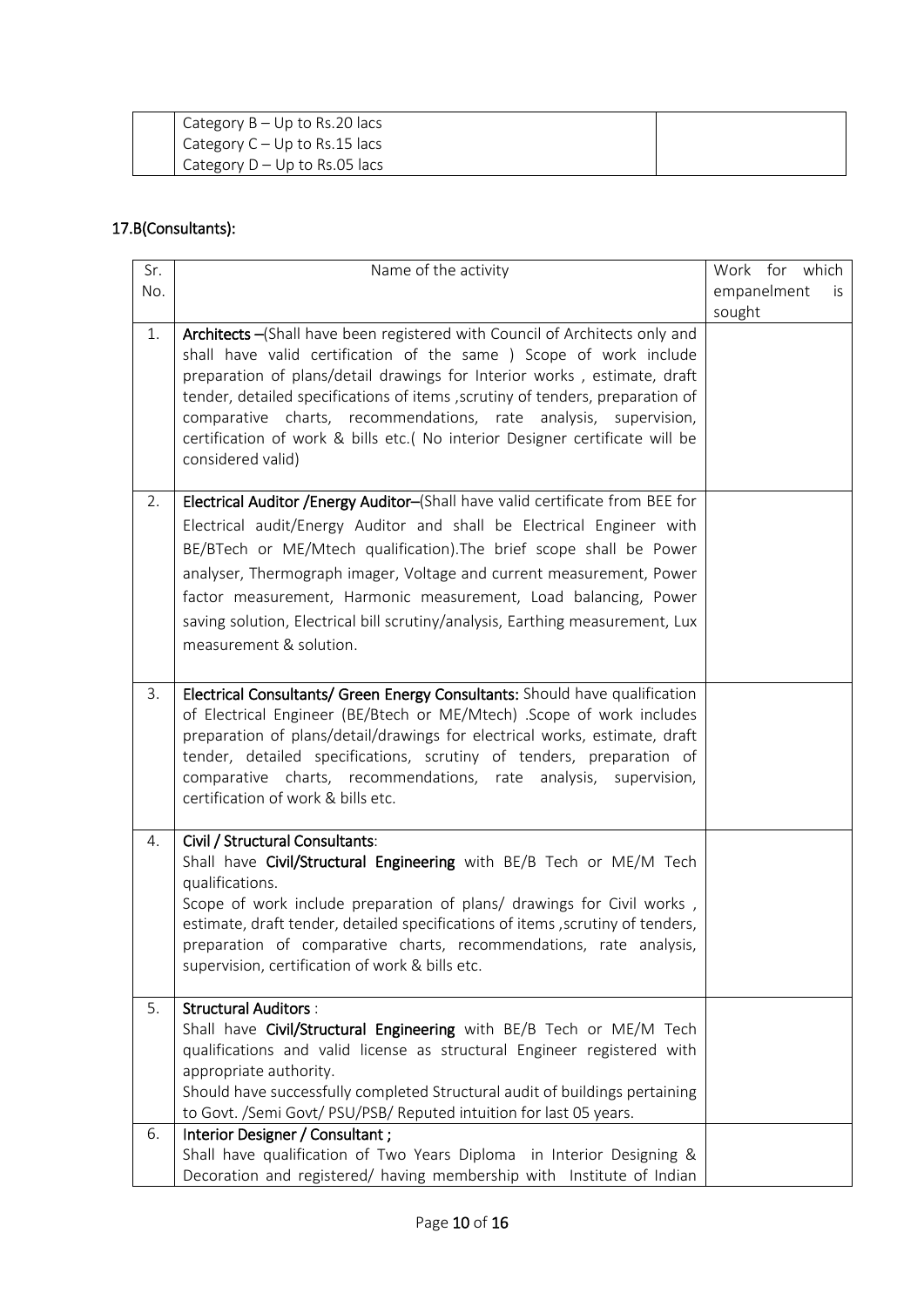| <b>Interior Designers</b>                                              |  |
|------------------------------------------------------------------------|--|
| Scope of work includes preparation of plan/drawings for interior works |  |
| project with estimate, draft tender, detailed specifications of items, |  |
| scrutiny of tender, preparation of comparative chart, recommendations, |  |
| supervision, certification of work & bills etc.                        |  |
| Should have successfully completed Interior Designing & Decoration of  |  |
| office premises pertaining to Govt. /Semi Govt/ PSU/PSB/ Reputed       |  |
| intuition for last 05 years                                            |  |
|                                                                        |  |

#### 18. PRE-QUALIFICATION CRITERIA:

| Sr.            | Criteria                                                                                                                                                                                                                                                                                                                                                                                                                        | Weightage | Self-rating |
|----------------|---------------------------------------------------------------------------------------------------------------------------------------------------------------------------------------------------------------------------------------------------------------------------------------------------------------------------------------------------------------------------------------------------------------------------------|-----------|-------------|
| No.            |                                                                                                                                                                                                                                                                                                                                                                                                                                 | s         | marks       |
| $\mathbf{1}$   | For works at Sr. Nos. 1 to 7(A: Contractors)<br>- Should have executed one similar work of 80% of the value<br>indicated for the category for which registration is sought<br>during last 3 years OR<br>- Should have executed two similar works of 50% of the value<br>indicated for the category for which registration is sought<br>during last 3 years OR<br>- Should have executed three similar works of 40% of the value | 35        |             |
|                | indicated for the category for which registration is sought<br>during last 3 years                                                                                                                                                                                                                                                                                                                                              |           |             |
|                | For works at Sr. Nos. 1 to 4(B: Consultants)<br>-The consultancy for works amounting shall be as above for<br>each category.<br>Category A - Estimated cost of work up to Rs.100 lacs<br>Category B - Estimated cost of work up to Rs.75 lacs<br>Category C - Estimated cost of work up to Rs.50 lacs<br>Category D - Estimated cost of work up to Rs.25 lacs                                                                   | 35        |             |
| $\overline{2}$ | For works at Sr. Nos. 1 to 7(A: Contractors)<br>Average turnover for the last three years shall be<br>Category A-Rs.25.00 lacs<br>Category B-Rs. 20.00 lacs<br>Category C-Rs. 15.00 lacs<br>Category D-Rs. 5.00 lacs                                                                                                                                                                                                            | 20        |             |
|                | For works at Sr. Nos. 1 to 4(B: Consultants)<br>-The consultant shall have successfully completed the project<br>or projects cumulative to the cost of category in which applied.<br>Category A-Rs.100.00 lacs<br>Category B-Rs. 75.00 lacs<br>Category C-Rs. 50.00 lacs<br>Category D-Rs. 25.00 lacs                                                                                                                           | 20        |             |
| 3.             | For Sr No. 5(Structural Auditor)<br>Should have at least 05 years of experience in the field of<br>consultancy and conducted of Structural Audit, NDT of various                                                                                                                                                                                                                                                                | 20        |             |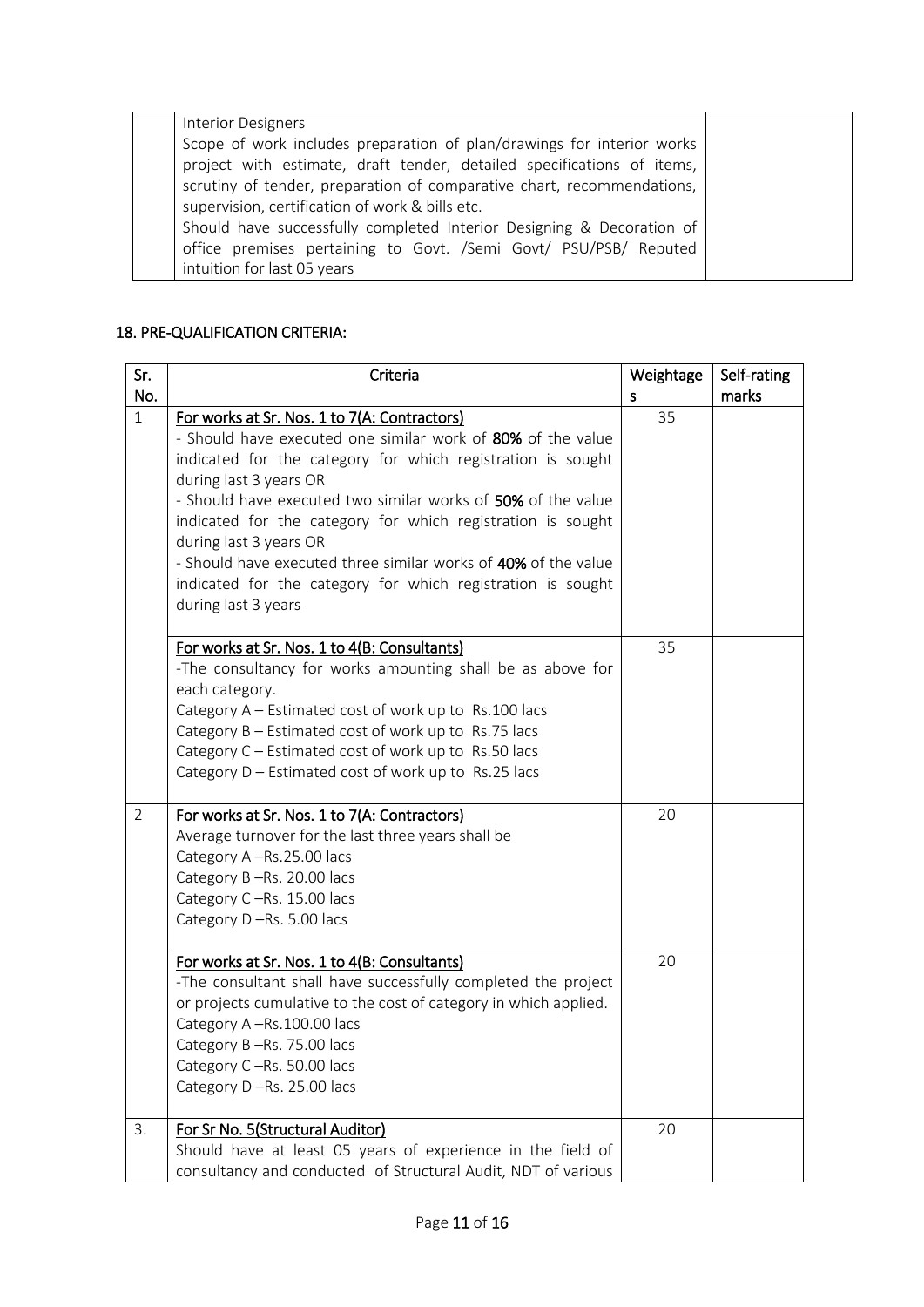|                | buildings                                                        |     |  |
|----------------|------------------------------------------------------------------|-----|--|
| 4.             | Should<br>have<br>made profit during last three years(A:         | 10  |  |
|                | Contractors&B: Consultants                                       |     |  |
| 5.             | For A: Contractors                                               | 5   |  |
|                | Should have submitted solvency certificate of 30% of the upper   |     |  |
|                | ceiling mentioned (Solvency certificate shall not be older than  |     |  |
|                | six months)                                                      |     |  |
|                | For Work at Sr. No. 1 to 7                                       |     |  |
|                | Category A-Rs.25.00 lacs                                         |     |  |
|                | Category B-Rs. 20.00 lacs                                        |     |  |
|                | Category C-Rs. 15.00 lacs                                        |     |  |
|                | Category D-Rs. 5.00 lacs                                         |     |  |
| 6              | (A: Contractors & B: Consultants)                                | 10  |  |
|                | The firm must have full set-up of office in Lucknow or Branch    |     |  |
|                | office in Lucknow If they don't have then marks allotted will be |     |  |
|                | Zero.                                                            |     |  |
| $\overline{7}$ | The firm must have qualified personnel                           | 10  |  |
|                | Sr. no. 1 to 7(A: Contractors) Minimum qualified personnel: 04   |     |  |
|                | Sr. no. 1 to 4 B: Consultants Minimum qualified personnel: 02    |     |  |
| 8.             | Empanelment in Govt/Semi Govt/PSU/PSB organizations:             | 10  |  |
|                | TOTAL                                                            | 100 |  |

NOTE: Applicant shall mention self-rating for those category which are applicable. Criteria mentioned above is just minimum requirement. The Bank at its discretion may upgrade the criteria. No complaint on this account will be entertained. Contractors/professional/vendors scoring 75 marks & above will only be considered for pre-qualification & they themselves will have to fill in marks for self-rating as stated in the above table.

#### 19 .Supply of various items of furniture and office machinery.

[For Authorised Dealers/ Manufacturers only]

| Sr. |                                                                | Name of the activity                                                     | Work for which |
|-----|----------------------------------------------------------------|--------------------------------------------------------------------------|----------------|
| N   |                                                                |                                                                          | empanelment is |
| Ο.  |                                                                |                                                                          | sought         |
| 1   |                                                                | <b>Supply of Furniture Items.</b> [Manufactures/Authorised dealers only] |                |
|     | 1.                                                             | Chairs, Sofas, Tables, Cupboards, Four drawer filing cabinet             |                |
|     | 2.                                                             | Carpets                                                                  |                |
|     |                                                                | 3. Venetian blinds/sun control film                                      |                |
| 2   |                                                                | Supply of Office Machinery [Manufactures/Authorised dealers only]        |                |
|     | 1. Water coolers, Air coolers, Water purifier, paper shredding |                                                                          |                |
|     |                                                                | machine, Note sorting/Note counting machine                              |                |
|     | 2.                                                             | EPABX systems                                                            |                |
|     | 3.                                                             | Telephone instruments, Modem                                             |                |
| 3   | Supply                                                         | of<br>Electrical<br>back-up<br>Equipments<br>Power                       |                |
|     | [Manufactures/Authorised dealers only]                         |                                                                          |                |
|     | 1.                                                             | Fans, Light fittings, Geysers, Boilers, cables etc.                      |                |
|     | 2 <sub>1</sub>                                                 | <b>UPS</b>                                                               |                |
|     | $\mathcal{E}$                                                  | UPS Batteries.                                                           |                |
|     | 4.                                                             | DG                                                                       |                |
|     |                                                                | 5. Air – Conditioning units                                              |                |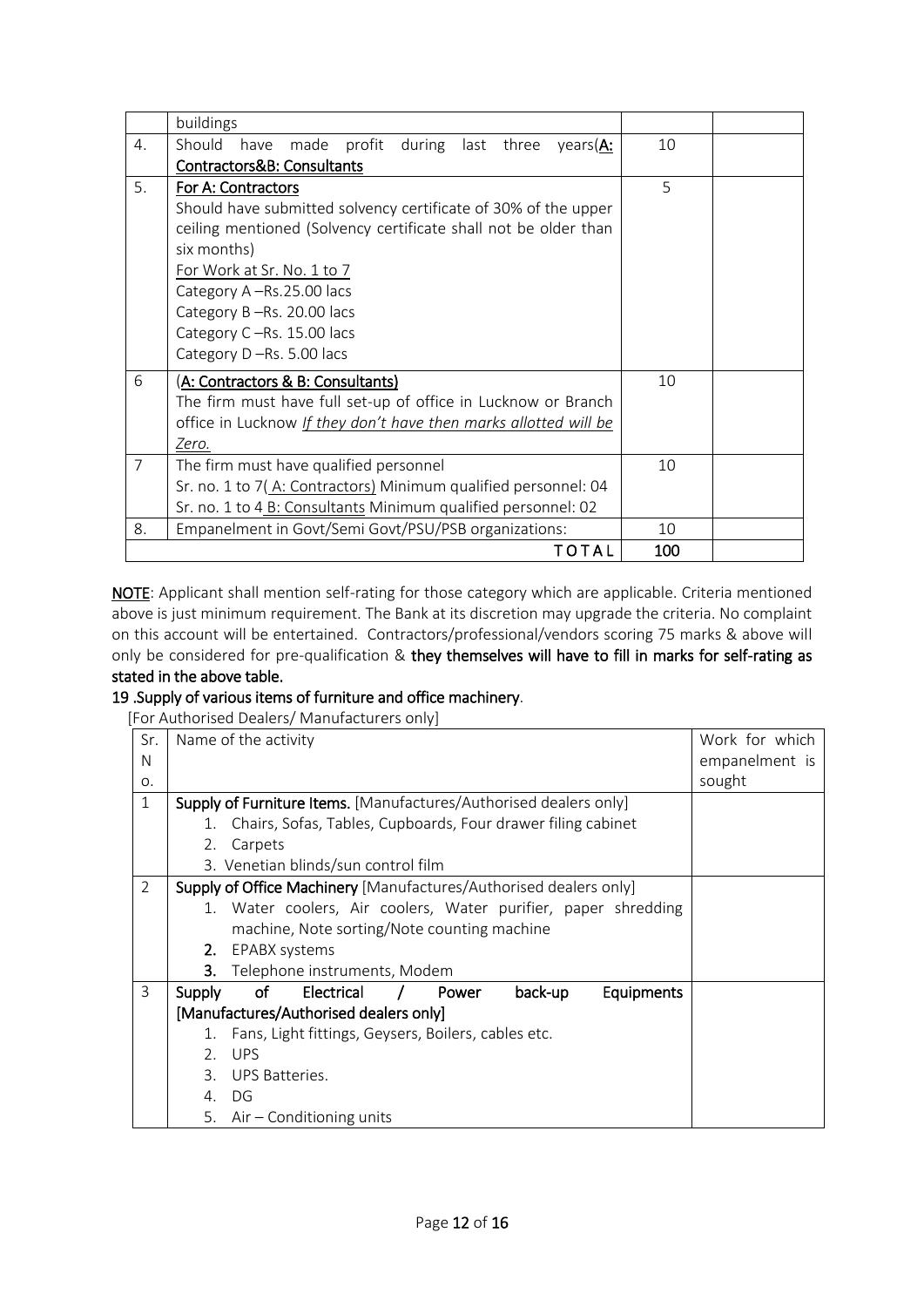#### 20. PRE-QUALIFICATION CRITERIA:

#### A.(For suppliers of Furniture items/Electrical items/Office Machinery etc.)

| Sr.           | Criteria                                                    | Weightages | Self-rating |
|---------------|-------------------------------------------------------------|------------|-------------|
| No.           |                                                             |            | marks       |
|               | Either Manufacturer or Authorised dealer                    | 40         |             |
| $\mathcal{P}$ | Average turnover for the last three years shall be Rs.10.00 | 20         |             |
|               | lacs minimum.                                               |            |             |
| 3             | The firm must have full set-up of office in Lucknow or      | 10         |             |
|               | Branch office                                               |            |             |
| 4.            | i) The firm have supplied the items amounting up to Rs      | 10         |             |
|               | 05.00 lakhs                                                 |            |             |
|               | ii) The firm have supplied the items amounting from 5.00    | 20         |             |
|               | lacs to Rs 10.00 lakhs                                      |            |             |
|               | iii) The firm have supplied the items amounting Rs 10.00    | 30         |             |
|               | lakhs and above                                             |            |             |

Contractors/professional/vendors scoring 75 marks & above will only be considered for prequalification & they themselves will have to fill in marks for self-rating as stated in the above table

## B- PRE-QUALIFICATION CRITERIA (Empanelment of dealers in all types of Scrap.)

| Sr.            | Criteria                                            | Weightages | Self-rating |
|----------------|-----------------------------------------------------|------------|-------------|
| No.            |                                                     |            | marks       |
| 1              | Firm in business for 05 years & above               | 30         |             |
|                | Firm in business between 03 years & 05 years.       | 20         |             |
|                | Firm in business for less than 03 years             | 10         |             |
| $\mathcal{P}$  | Average turnover for the last three years           |            |             |
|                | Over Rs.10.00 lacs                                  | 20         |             |
|                | Between Rs.5 lacs & Rs.10 lacs.                     | 10         |             |
|                | Less than Rs.5 lacs.                                | 05         |             |
| 3              | The firm must have full set-up of office in Lucknow | 20         |             |
| $\overline{4}$ | For lifting the material from Lucknow or from other | 20         |             |
|                | places in Uttar Pradesh free of charge              |            |             |
| 5              | Firm having own vehicle                             | 10         |             |

Scrap dealers/ vendors scoring 75 marks & above will only be considered for pre-qualification & they themselves will have to fill in marks for self-rating as stated in the above table. Bank may, at its discretion, consider empanelment, even if some of the enclosures could not be submitted by the scrap dealers.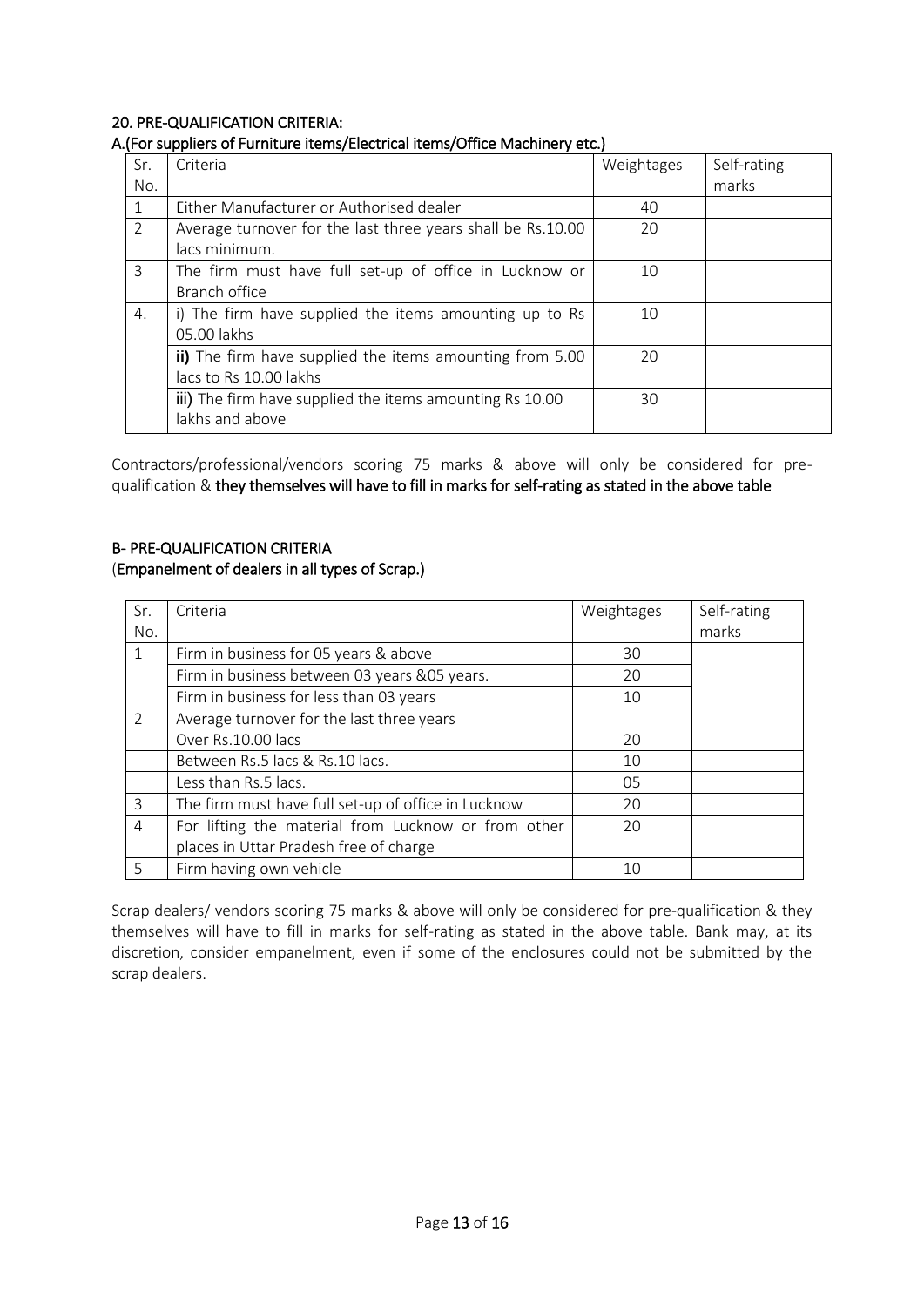## 21. LIST OF ENCLOSURES:

| ANNEXURE                                                            | <b>PARTICULARS</b>                                          | <b>TICK</b>     | IF |
|---------------------------------------------------------------------|-------------------------------------------------------------|-----------------|----|
| NO.                                                                 |                                                             | <b>ENCLOSED</b> |    |
|                                                                     | Certificate of registration of Company / partnership deed.  |                 |    |
|                                                                     |                                                             |                 |    |
| IIA, IIB, IIC, IID,                                                 | Certificates of registration with Income Tax, Service Tax,  |                 |    |
| <b>IIE</b>                                                          | EPF, ESI and VAT / TIN/GST authorities.                     |                 |    |
| Ш                                                                   | Solvency Certificate.                                       |                 |    |
| IVA, IVB, IVC                                                       | Audited Balance Sheet & Profit & Loss A/c. Statement for    |                 |    |
|                                                                     | last three years.                                           |                 |    |
| $\vee$<br>Certificates of Registration with Govt. / Public Sector / |                                                             |                 |    |
|                                                                     | Banks.                                                      |                 |    |
| VI                                                                  | Copies of work orders along with photocopies of relevant    |                 |    |
|                                                                     | certificate, satisfactory completion certificate<br>TDS.    |                 |    |
|                                                                     | mentioning value of work.                                   |                 |    |
| VII                                                                 | Copies of performance certificate, work orders issued by    |                 |    |
|                                                                     | valued clients, preferably Banks, Govt., Semi-Govt. Bodies. |                 |    |
| VIIIA,<br>VIIIB,                                                    | Copies of income-tax returns / assessment orders for        |                 |    |
| VIIIC,<br>VIIID,                                                    | previous 05 years.                                          |                 |    |
| <b>VIIIE</b>                                                        |                                                             |                 |    |

Note: In absence of any of the above enclosures, your application is likely to be rejected.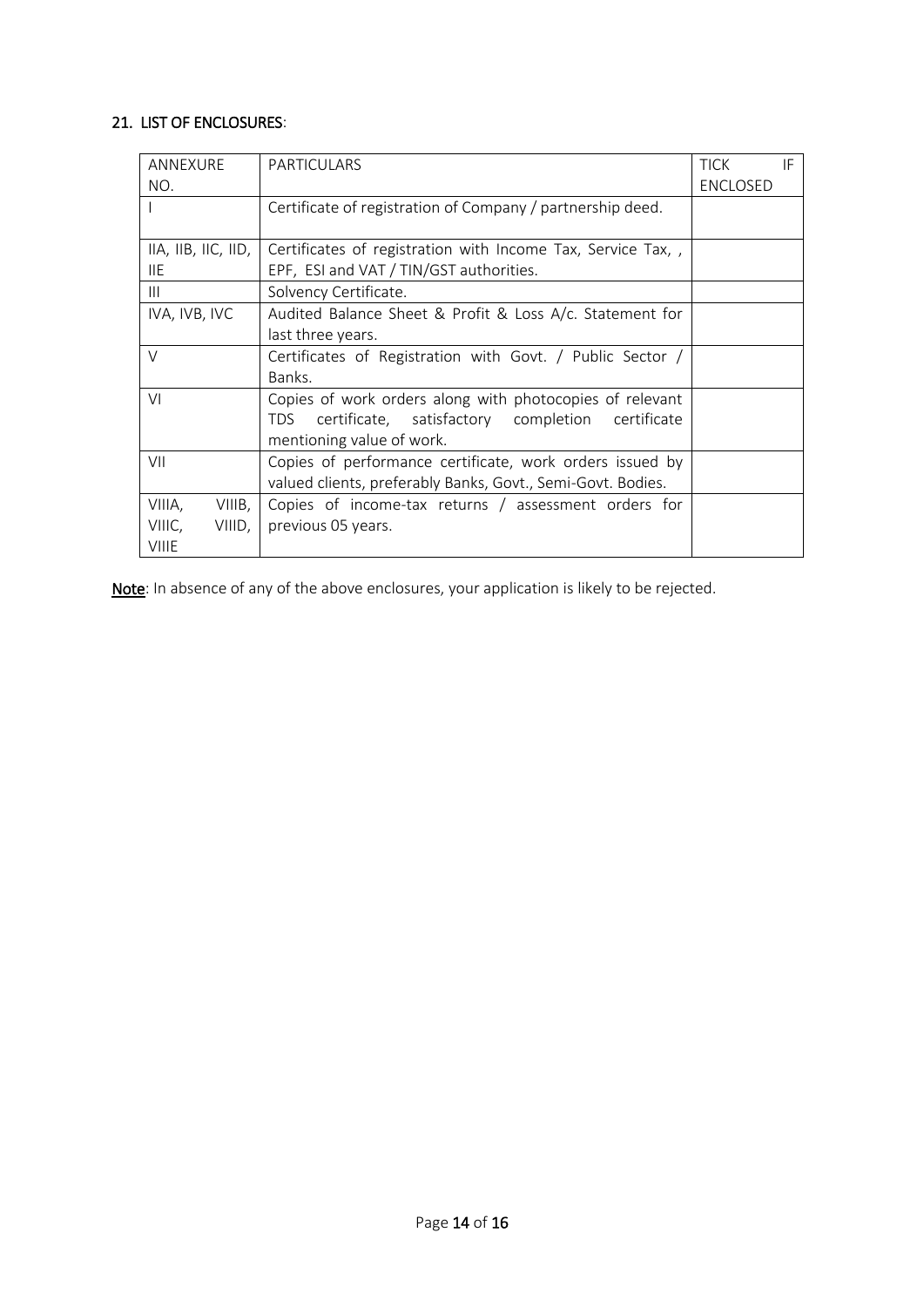## **D E C L A R A T I O N**

- 1. I / We have read the instructions appended to the Performa and I / We understand that if any false information is detected at a later date, future contract if any made between ourselves and Bank of Maharashtra, on the basis of the information given by me / us can be treated as invalid by the Bank and I / We will be solely responsible for the consequences.
- 2. I / We agree that the decision of Bank of Maharashtra in selection of contractor/architect will be final and binding to me / us.
- 3. All the information furnished by me hereunder is correct to the best of my knowledge and belief.
- 4. I / We agree that I / we have no objection if enquiries are made about the work listed by me / us in the accompanying sheets.
- 5. I / We agree that I / We have not applied in the name of sister concern for the subject empanelment process.

Place : SIGNATURE Date : NAME & DESIGNATION SEAL OF ORGANISATION.

\*\*\*\*\*\*\*\*\*\*